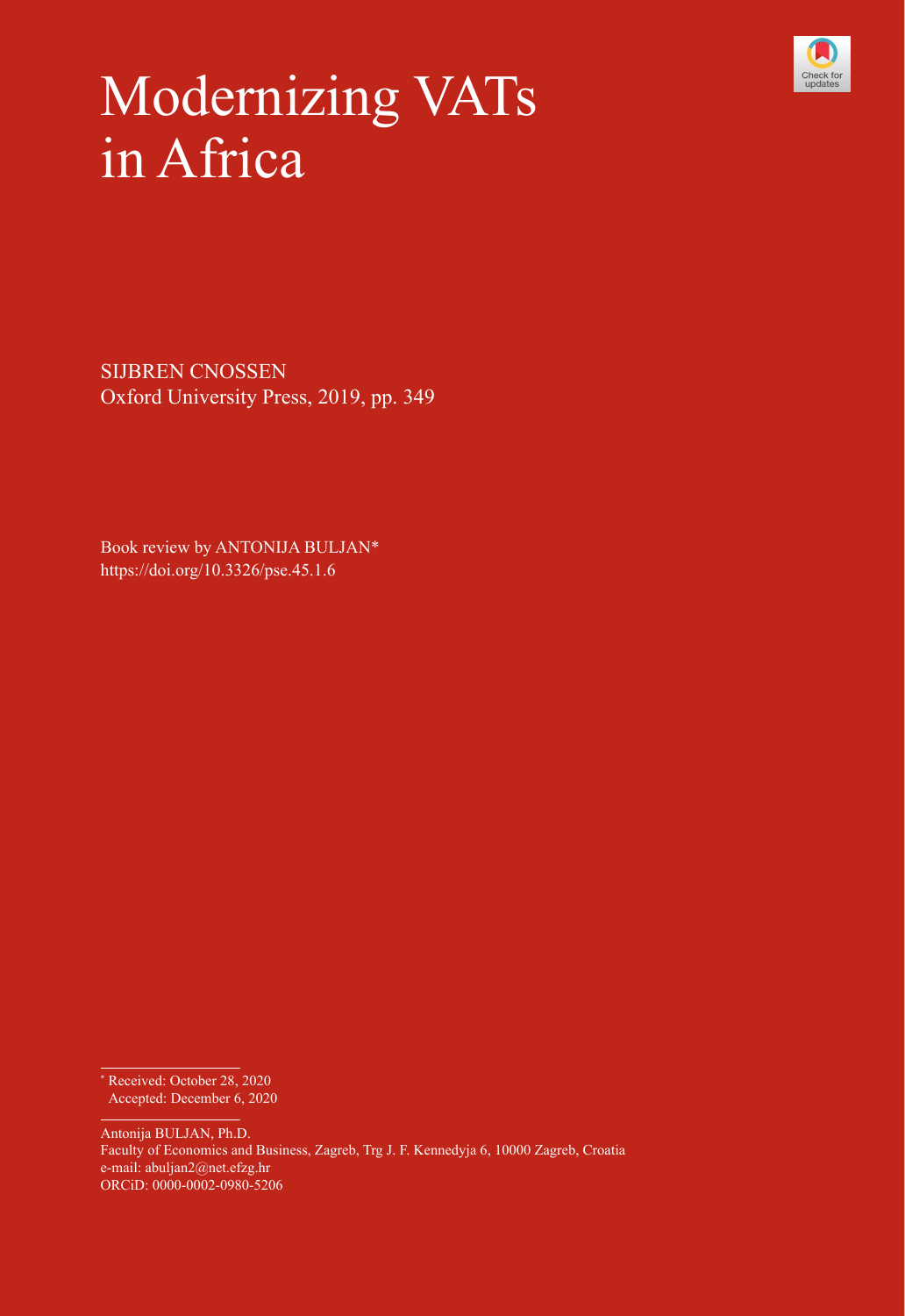172 African countries continuously struggle with sharply increasing debts while their tax revenues are not sufficient to finance their development needs. The African Development Bank estimates that Africa's available finances per year are less than half of the needed amount to fund infrastructure alone (Commodore, 2020). In order to reach the UN Sustainable Development Goals in education, health, water and sanitation, roads and electricity by 2030, African countries need to mobilize domestic revenues (Gaspar and Selassie, 2017; UN, 2015). One of the tax forms with the largest revenue-generating potential is value added tax (VAT), a nondistortive tax, which is "growth friendly", important in the context of low potential growth in African countries.

> That is why the book *Modernizing VATs in Africa* by Sijbren Cnossen puts VAT in Africa in the spotlight. The author is a professor of Economics at the University of Pretoria and academic partner of CPB Netherlands Bureau for Economic Policy Analysis. He has published numerous books and articles on the effects of taxation and on tax policy and advised many countries on the design of their tax systems.

> The purpose of this book is to propose solutions for the reform of VAT design in Africa, to boost the revenue-generating capacity, while advocating a neutral, simple and revenue-productive VAT. At the moment, African VAT systems abound in exemptions and zero rates which hinder its collection efficiency, while nine countries in Africa do not have it yet. As stated in the title, the mission of this book is to make Africa's VAT systems more modern. While the traditional VAT system – implemented in the EU – contains numerous exemptions and reduced rates, a modern VAT – implemented in Japan (1984), New Zealand (1986), Canada (1991), South Africa (1991), Singapore (1994) and other countries that learned from the EU mistakes – will minimize the number of exemptions and apply just one rate to a broad tax base. Both kinds were introduced in Africa: based on the New Zealand goods and services tax (GST) in Southern Africa as well as on the EU's Common VAT Directive (2006) in franco, anglo- or lusophone countries. The proposed VAT modernization is primarily concerned with broadening the VAT base (through minimization of exemptions and zero rates), rather than with modification of the VAT rates. The author emphasizes that efficient regressive taxes combined with well targeted social transfers can result in a fiscal system that is equalizing, while zero rates and exemptions introduced for equity goals are proven not to be efficient and mostly benefit high-income groups.

> The book examines the role of VAT in the context of economic and monetary union in Africa. With closer economic integration import duties are to be phased out and VAT is the main candidate for replacing lost revenue. The guiding principle for VAT design in this book is to broaden the VAT base while minimizing distortions of market competition and economic efficiency.

> This book can be useful to tax professionals, policy makers and everyone interested in the specifics of VAT in Africa. It gives a valuable review of consumption

45 (1) 171-176 (2021) economics

**PUBLIC SECTOR<br>ECONOMICS**<br>45 (1) 171-176 (2021)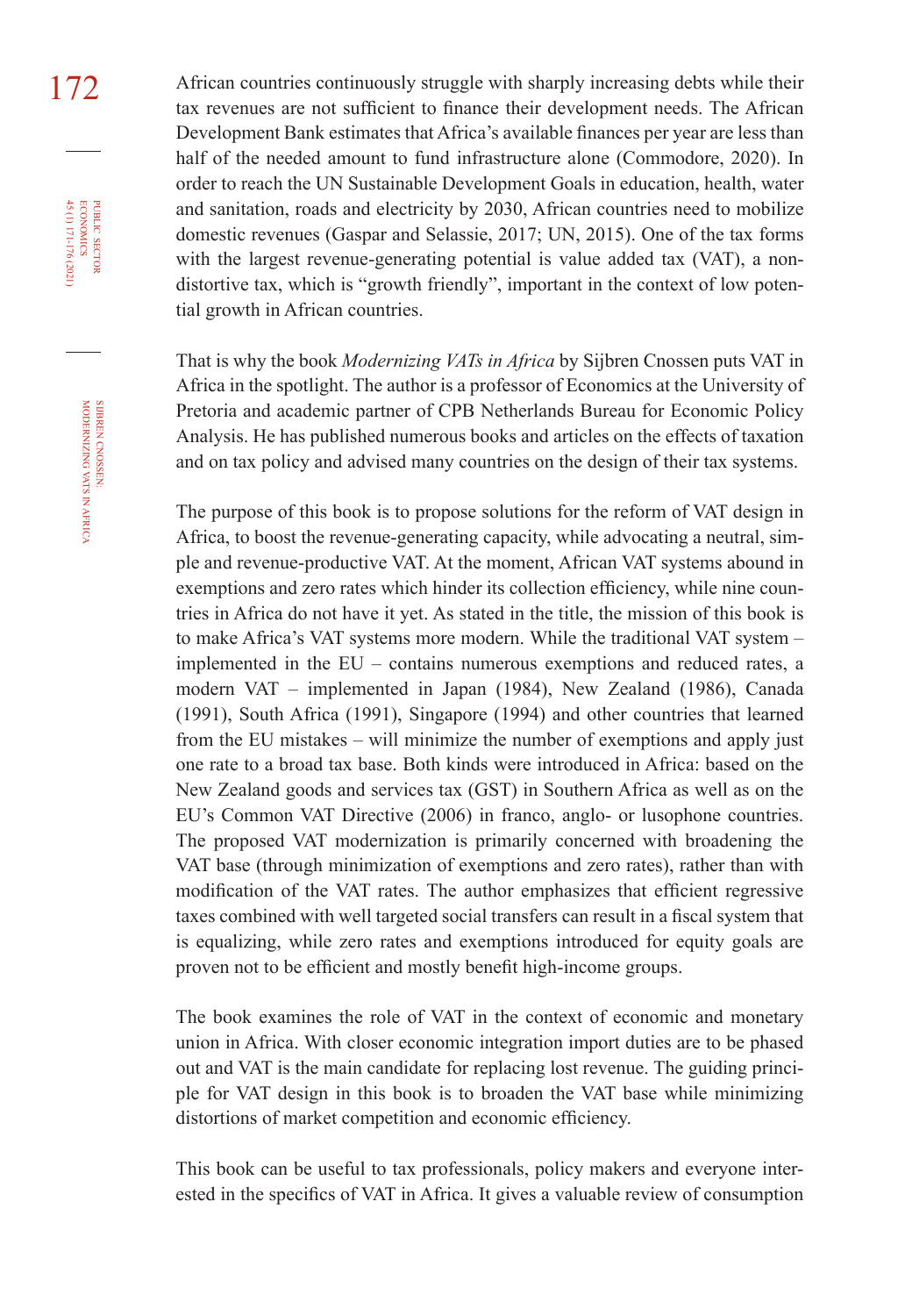taxes implemented in African countries in the context of regional economic com-<br>173 munities, with a detailed overview of exemptions, zero and reduced rates. Due to its excellent critical approach to different taxing regimes, not just in Africa but worldwide, the book is recommended to anyone interested in modernizing VAT design in any country.

The book compares the current treatment of standard and non-standard exemptions and zero rates in Africa to that in other developed and developing countries. It lists the pros and cons for different taxing regimes, then it draws up the best practice examples and recommendations for African countries. The problems arising in each of the exemptions are discussed in detail in individual chapters, with interesting and sometimes innovative ideas to extending the coverage of VAT.

The author is well aware of administrative constraints in African countries, pointing out that "methods that are very complex should not be considered even if they can yield the correct result" (p. 218). Therefore, the proposal is not necessarily the best practice one, but the one that is the most appropriate given the stage of economic development and administrative capacities of African countries. Accordingly, the book suggests transitional measures intended to soften the impact of base-broadening changes.

The book is divided in 18 chapters and 4 appendices. Chapters 1-3 accentuate the need for reform of VAT in African countries, explain the basics of VAT, describe a best practice design and compare VAT with other consumption taxes.

Chapters 4-8 familiarize the reader with consumption taxation in Africa. This part gives an overview of VAT in African countries grouped by regional economic communities. It accentuates the need for VAT harmonization and the abolition of import duties. It also highlights the shortcomings of other existing sales tax regimes in African countries that did not implement VAT. In order to draw attention to the VAT base, the book then analyses VAT revenue generating performance, which is significantly lower in Africa than the world average, reviews the literature on the redistributive efficiency of zero rates and exemptions and discusses the current practice in Africa. It further discusses the application of higher than standard rates or excise taxes on luxury products and gives an overview of types of economic integration in Africa. It analyses VAT and excise taxes coordination and discusses the level of coordination needed to establish common markets.

Chapters 9-15 focus on the VAT base and treatment of standard and non-standard exemptions, exclusions and zero rates; repercussions of their application in the context of economic distortions and administrative complexities; comparisons of exclusions in EU with exclusions in New Zealand's GST and South Africa's VAT. While chapter 10 reviews non-standard exemptions and zero rates applied in Africa, chapters 11-15 analyse treatment of goods and services that are considered standard exemptions under EU VAT Directive 2006/112/EC: public utilities and cultural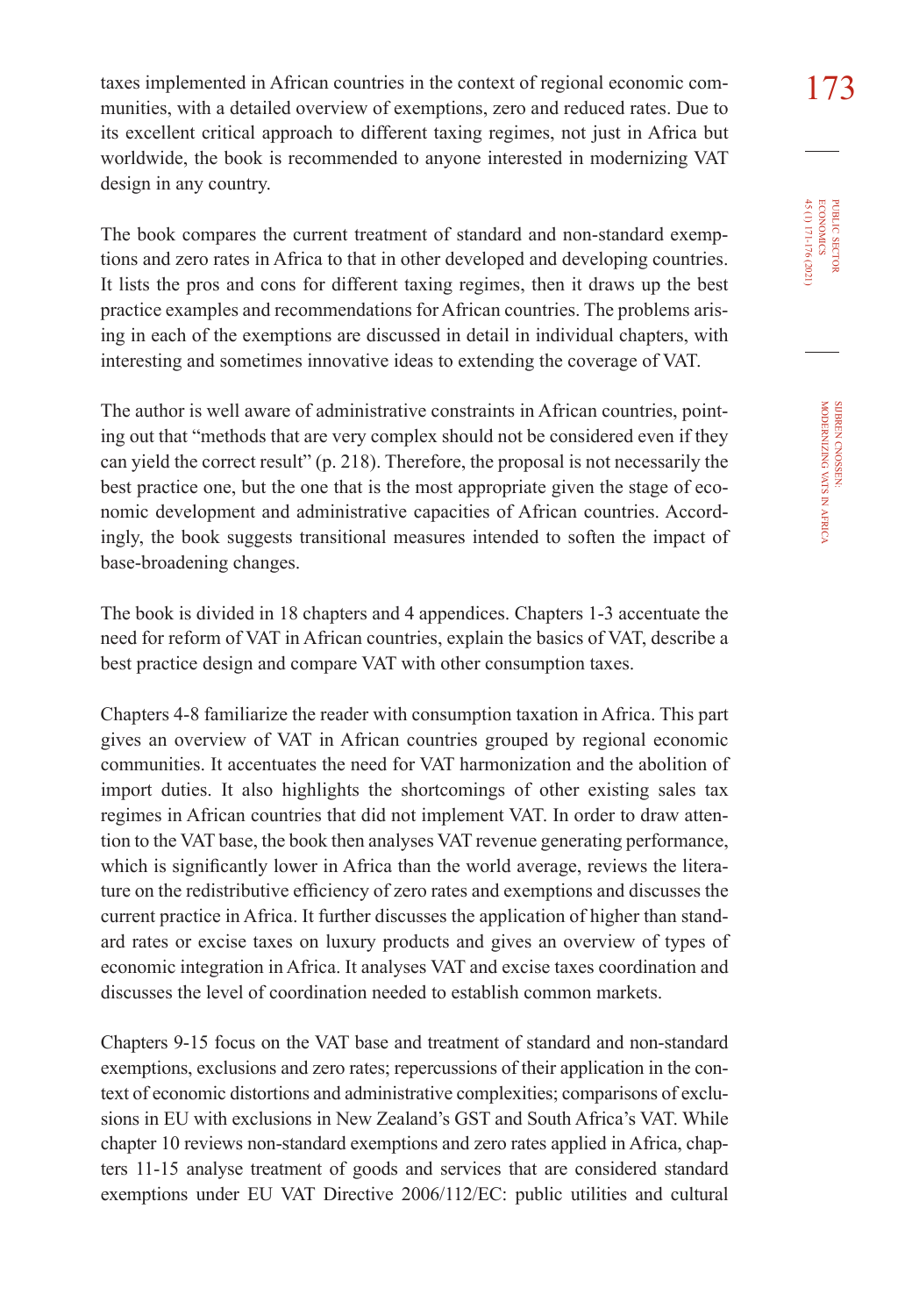174 goods, immovable property, financial services, insurance, gambling and lotteries. These exemptions as applied inAfrican countries are not in accordance with modern best practices in Australia, New Zealand, Canada, Singapore and South Africa. The author reviews the pros and cons of different taxing approaches, the best practice scenario and puts forward proposals for VAT modernization in Africa. He reviews possible solutions to the problem of taxing margin-based financial services and gives an overview of new and innovative methods that have not yet been implemented anywhere: cash flow method and modified reverse-charging.

> Chapter 16 discusses the treatment of small businesses and farmers. Chapter 17 reviews the main tax administration processes: registration, filing, payment, collection, enforcement, audit and fraud, however, without going much into detail on the main administrative issues which are of major importance in African countries. The last chapter concludes with a review of the principal findings and recommendations for VAT modernization.

> As compared with other academic discussions of VAT (Bird and Gendron, 2007; Ebrill et al., 2001, etc.), this book draws attention almost exclusively to its design. VAT administration, apart from one brief chapter, is not the focus of this book. Although better design should make VAT administration easier as administrative and compliance costs rise with multiple exemptions, zero rates and low threshold, the VAT administration itself should not be neglected. Especially not in Africa. The book does highlight the need for VAT administration reform as it states: "Changes in VAT design cannot achieve much if inefficient and wasteful, indeed sometimes counterproductive, administrative processes are left in place" (p. 6). Other issues such as the international aspects of VAT (treatment of cross border services supplies and so on) are not given much attention in the book, either.

> Finally, we can summarize how the book envisions a more modern VAT in Africa. In order to broaden the VAT base, most non-standard exemptions should be abolished. Public transport and specific unprocessed items should temporarily remain exempt and gradually be replaced by the standard rate or a positive reduced rate. All services should be taxed unless they are exempt for social (healthcare, education, social services) or administrative reasons (margin-based financial services). As for standard exemptions, the book recommends taxing financial services, insurance, lotteries and gambling, supplies by public bodies (that can also be performed by private sector) and immovable property (except rental values, rents and sales of used dwellings). Transfer duties should be confined to transfers of immovable property between non-taxable persons. As for insurance, exemption should be confined to life and health insurance.Ahigh registration threshold of US\$50,000 or higher and a minimum threshold are recommended to exert less pressure on VAT administration while threshold differentiation for services is not recommended. The combination of high threshold and the zero-rating of agricultural inputs that have no use outside the agricultural sector should be sufficient for small farmers not to bear the burden of VAT.

45 (1) 171-176 (2021) economics

**PUBLIC SECTOR<br>ECONOMICS**<br>45 (1) 171-176 (2021)